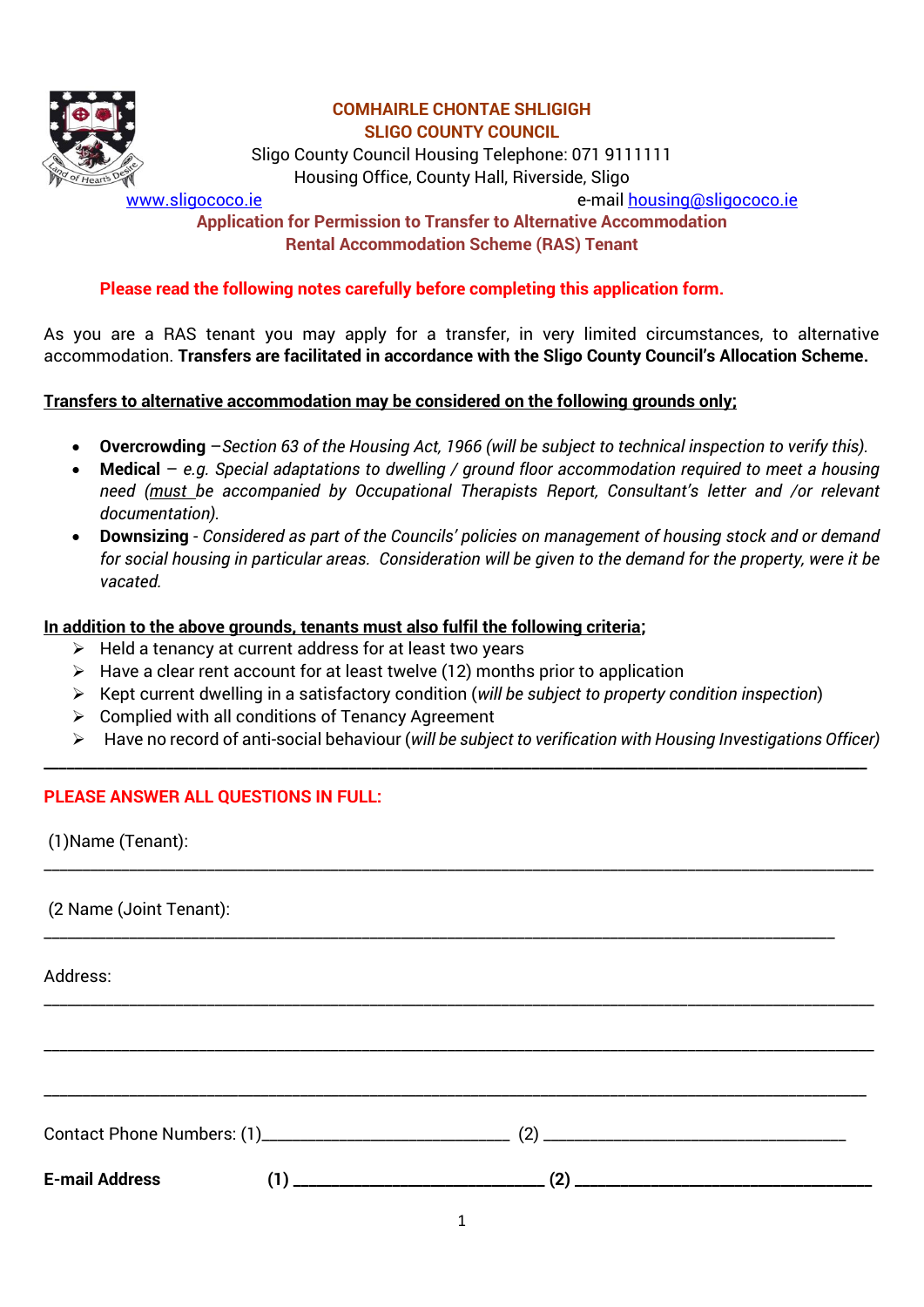| <b>COMHAIRLE CHONTAE SHLIGIGH</b><br><b>SLIGO COUNTY COUNCIL</b><br>Sligo County Council Housing Telephone: 071 9111111<br>Housing Office, County Hall, Riverside, Sligo<br>e-mail housing@sligococo.ie<br>www.sligococo.ie<br><b>Application for Permission to Transfer to Alternative Accommodation</b><br><b>Rental Accommodation Scheme (RAS) Tenant</b>                                                                                                    |  |  |  |
|-----------------------------------------------------------------------------------------------------------------------------------------------------------------------------------------------------------------------------------------------------------------------------------------------------------------------------------------------------------------------------------------------------------------------------------------------------------------|--|--|--|
| Please state the ground(s) under which you are applying for a transfer by ticking the relevant box                                                                                                                                                                                                                                                                                                                                                              |  |  |  |
| (A) Overcrowding<br>(B) Medical<br>(C) Downsizing                                                                                                                                                                                                                                                                                                                                                                                                               |  |  |  |
| If applying on medical grounds, please submit a letter from your Consultant / Occupational Therapist.                                                                                                                                                                                                                                                                                                                                                           |  |  |  |
| An Occupational Therapist's report should detail what adaptations (if any) are necessary to be carried out<br>on any property specific to your accommodation requirements. For children aged 5 and under, please confirm in<br>writing that an Assessment of Need, consistent with Part 2 of the Disability Act, 2005, has been carried out by the<br>HSE and submit relevant details thereof relating to the housing element of the Assessment of Need report. |  |  |  |
| A Consultant's letter should detail any medical condition and as to how it impacts upon your housing need.                                                                                                                                                                                                                                                                                                                                                      |  |  |  |
| Length of Tenancy at current address: ______________________Years _______________<br><b>Months</b>                                                                                                                                                                                                                                                                                                                                                              |  |  |  |
| Number of bedrooms in your property: ________________ Number of Bedrooms Required ________                                                                                                                                                                                                                                                                                                                                                                      |  |  |  |
|                                                                                                                                                                                                                                                                                                                                                                                                                                                                 |  |  |  |

**\_\_\_\_\_\_\_\_\_\_\_\_\_\_\_\_\_\_\_\_\_\_\_\_\_\_\_\_\_\_\_\_\_\_\_\_\_\_\_\_\_\_\_\_\_\_\_\_\_\_\_\_\_\_\_\_\_\_\_\_\_\_\_\_\_\_\_\_\_\_\_\_\_\_\_\_\_\_\_\_\_\_\_\_\_\_\_\_\_\_\_\_\_\_\_\_\_\_\_\_\_\_\_\_\_\_\_\_\_**

## **Condition of Property:**

*\* An inspection of your property maybe be carried out prior to approval of any transfer.* 

# **Please list all current occupants of your dwelling hereunder:**

| <b>Name</b> | <b>SEX</b><br>(M/F) | Relationship<br>to Tenant | Date of<br><b>Birth</b> | <b>PPSN</b> | <b>Occupation</b> | <b>Weekly</b><br>Income |
|-------------|---------------------|---------------------------|-------------------------|-------------|-------------------|-------------------------|
|             |                     |                           |                         |             |                   |                         |
|             |                     |                           |                         |             |                   |                         |
|             |                     |                           |                         |             |                   |                         |
|             |                     |                           |                         |             |                   |                         |
|             |                     |                           |                         |             |                   |                         |
|             |                     |                           |                         |             |                   |                         |
|             |                     |                           |                         |             |                   |                         |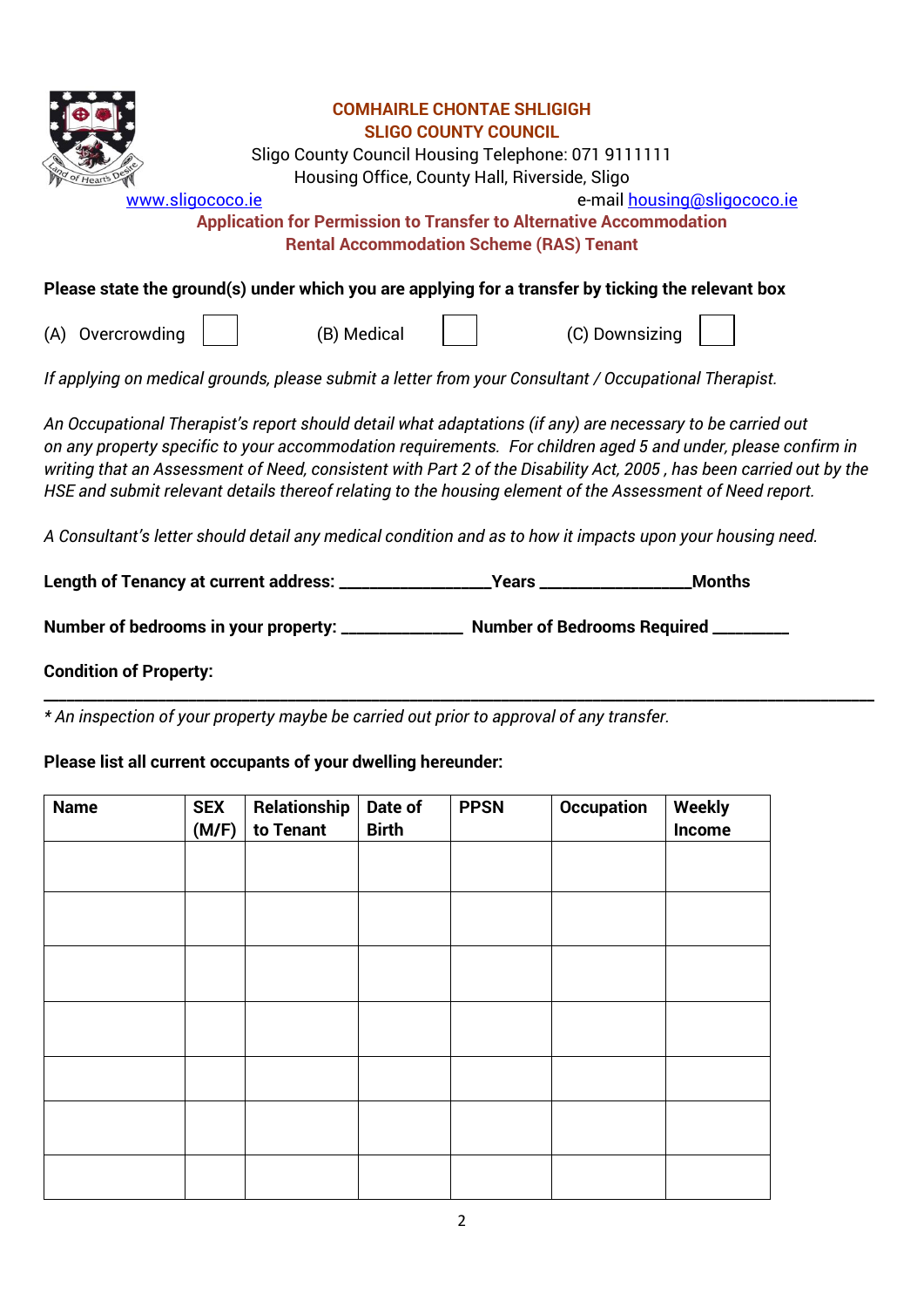

Sligo County Council Housing Telephone: 071 9111111 Housing Office, County Hall, Riverside, Sligo

[www.sligococo.ie](http://www.sligococo.ie/) e-mail [housing@sligococo.ie](mailto:housing@sligococo.ie)

**Application for Permission to Transfer to Alternative Accommodation Rental Accommodation Scheme (RAS) Tenant**

**Do you have a clear rent account? Y/N \_\_\_\_\_\_\_\_\_\_\_\_ Weekly Rent Amount? € \_\_\_\_\_\_\_\_\_\_\_\_\_\_\_\_\_\_\_**

*All occupants over age 18 must sign and submit a 'Declaration Form– Access to Information' (unless previously submitted) to this office.* 

*A Declaration Form – Access to Information form is attached to this application form and additional forms can be accessed via the link below or by requesting one from this office 071 911 1221.* **<https://www.sligococo.ie/housing/Accommodation/CouncilHousing/CouncilHousingApplicationForms/>**

*\_\_\_\_\_\_\_\_\_\_\_\_\_\_\_\_\_\_\_\_\_\_\_\_\_\_\_\_\_\_\_\_\_\_\_\_\_\_\_\_\_\_\_\_\_\_\_\_\_\_\_\_\_\_\_\_\_\_\_\_\_\_\_\_\_\_\_\_\_\_\_\_\_\_\_\_\_\_\_\_\_\_\_\_\_\_\_\_\_\_\_\_\_\_\_\_\_\_\_\_\_\_\_\_\_\_\_\_\_\_\_\_\_*

*\_\_\_\_\_\_\_\_\_\_\_\_\_\_\_\_\_\_\_\_\_\_\_\_\_\_\_\_\_\_\_\_\_\_\_\_\_\_\_\_\_\_\_\_\_\_\_\_\_\_\_\_\_\_\_\_\_\_\_\_\_\_\_\_\_\_\_\_\_\_\_\_\_\_\_\_\_\_\_\_\_\_\_\_\_\_\_\_\_\_\_\_\_\_\_\_\_\_\_\_\_\_\_\_\_\_\_\_\_\_\_\_*

*\_\_\_\_\_\_\_\_\_\_\_\_\_\_\_\_\_\_\_\_\_\_\_\_\_\_\_\_\_\_\_\_\_\_\_\_\_\_\_\_\_\_\_\_\_\_\_\_\_\_\_\_\_\_\_\_\_\_\_\_\_\_\_\_\_\_\_\_\_\_\_\_\_\_\_\_\_\_\_\_\_\_\_\_\_\_\_\_\_\_\_\_\_\_\_\_\_\_\_\_\_\_\_\_\_\_\_\_\_\_\_\_*

Have you or any member of your household been involved in anti-social behaviour? Yes  $\parallel$  No  $\parallel$ 

**If yes, Please give details\_\_\_\_\_\_\_\_\_\_\_\_\_\_\_\_\_\_\_\_\_\_\_\_\_\_\_\_\_\_\_\_\_\_\_\_\_\_\_\_\_\_\_\_\_\_\_\_\_\_\_\_\_\_\_\_\_\_\_\_\_\_\_\_\_\_\_\_\_\_\_\_\_\_\_\_\_\_\_\_**

**Please provide any other information you think is relevant to your application hereunder:** 

## **Please state your preferred area(s) of choice for a transfer?**

*See list of locations overleaf and select from: Areas of Choice A - F for Sligo Electoral area (urban), or locations listed for Sligo Electoral area (Rural), or Ballymote-Tobercurry Electoral area.* 

| Area(s) of Choice: |  |
|--------------------|--|
|                    |  |
|                    |  |

## **ONLY COMPLETE AND VALID APPLICATIONS WILL BE ACCEPTED; have you enclosed documentation to**  support your transfer application? Y/N

*E.g. Occupational Therapist Report, Consultant's Letters, other relevant documentation, etc.*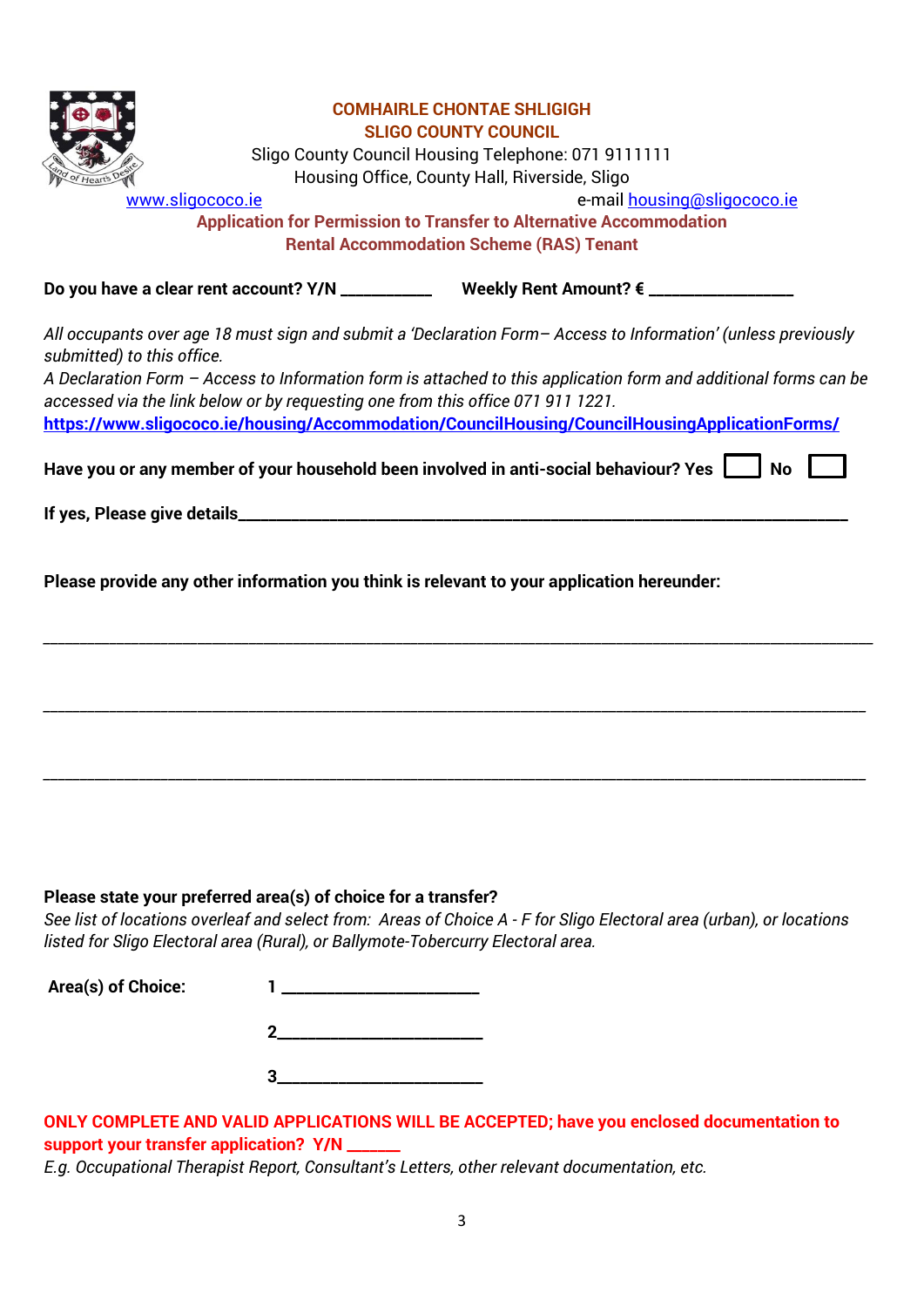

Sligo County Council Housing Telephone: 071 9111111 Housing Office, County Hall, Riverside, Sligo

[www.sligococo.ie](http://www.sligococo.ie/) e-mail [housing@sligococo.ie](mailto:housing@sligococo.ie)

**Application for Permission to Transfer to Alternative Accommodation Rental Accommodation Scheme (RAS) Tenant**

**DECLARATION** 

**I / We the undersigned declare that the foregoing information is correct and wish to apply to Sligo County Council for a transfer to alternative accommodation.**

**I/ We the undersigned declare that the above named household members are normally resident at this address listed above.**

**I/ We the undersigned authorise Sligo County Council to make whatever enquiries it considers necessary to verify details.**

Signed (1) Tenant *\_\_\_\_\_\_\_\_\_\_\_\_\_\_\_\_\_\_\_\_\_\_\_\_\_\_\_\_\_\_\_\_\_\_\_\_\_\_*(2) Joint Tenant\_\_\_\_\_\_\_\_\_\_\_\_\_\_\_\_\_\_\_\_\_\_\_\_\_\_\_\_\_\_\_\_\_\_\_\_\_

Date: \_\_\_\_\_\_\_\_\_\_\_\_\_\_\_\_\_\_\_\_\_\_\_\_\_\_\_\_\_\_\_\_\_\_\_\_\_\_\_\_\_\_\_\_\_\_\_\_\_ Date\_\_\_\_\_\_\_\_\_\_\_\_\_\_\_\_\_\_\_\_\_\_\_\_\_\_\_\_\_\_\_\_\_\_\_\_\_\_\_\_\_\_\_\_\_

'Sligo County Council is compliant with Data Protection Legislation including the provisions of the Data Protection Act 2018 and GDPR. To access Sligo County Council's Privacy Statement, please click the following link

[http://www.sligococo.ie/media/SligoCountyCouncil2015/Policies/Downloads/Data%20Privacy%20Statemen](http://www.sligococo.ie/media/SligoCountyCouncil2015/Policies/Downloads/Data%20Privacy%20Statement%20Sligo%20Co%20%20Council.pdf) [t%20Sligo%20Co%20%20Council.pdf](http://www.sligococo.ie/media/SligoCountyCouncil2015/Policies/Downloads/Data%20Privacy%20Statement%20Sligo%20Co%20%20Council.pdf)

## INFORMATION - AREA(S) OF CHOICE

- Up to **three** areas are permitted to be specified at any given time from the list of areas in the Sligo Electoral Area (Urban), Sligo Electoral Area (Rural) & the Ballymote – Tobercurry Electoral Area. Areas are NOT ranked in priority; you must specify areas that you would be willing to accept an offer of accommodation.
- For Sligo Electoral area (Urban), **select between Areas A – F** (It is not possible to select individual housing estates), you will be considered for all estates listed within the area specified.
- For Sligo Electoral area (Rural) or Ballymote –Tobercurry Electoral area, please select location as specified on list. (It is not possible to select individual Housing Estates).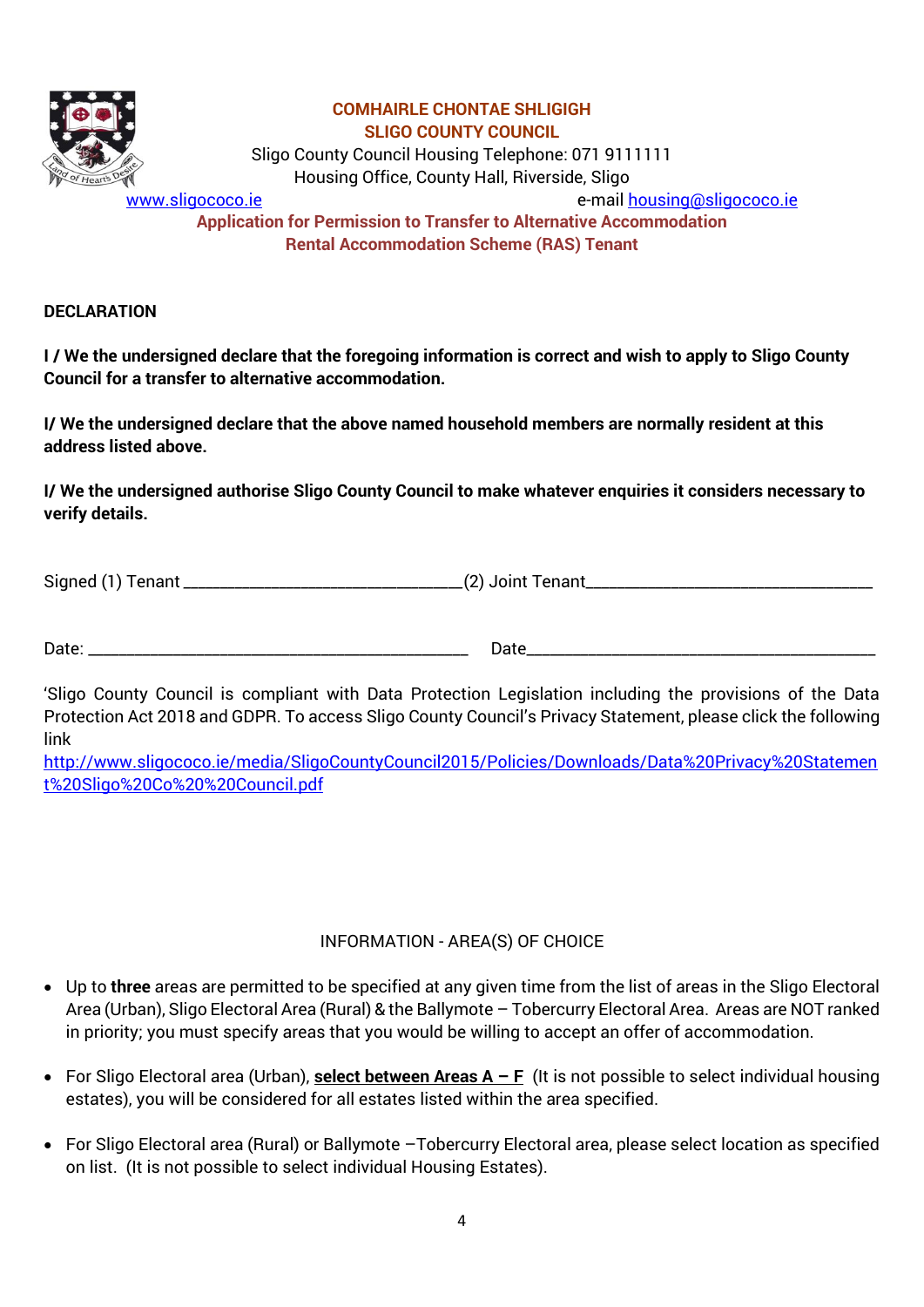

Sligo County Council Housing Telephone: 071 9111111 Housing Office, County Hall, Riverside, Sligo

[www.sligococo.ie](http://www.sligococo.ie/) e-mail [housing@sligococo.ie](mailto:housing@sligococo.ie)

#### **Application for Permission to Transfer to Alternative Accommodation Rental Accommodation Scheme (RAS) Tenant**

## **SLIGO ELECTORAL AREA ( URBAN)**

| <b>Areas</b> | <b>Houses in the General Areas of</b>                                                                                                                                                                                                                                                                                                                                                 |
|--------------|---------------------------------------------------------------------------------------------------------------------------------------------------------------------------------------------------------------------------------------------------------------------------------------------------------------------------------------------------------------------------------------|
| A            | Abbey Court, Abbey St. Lower, Carroll Drive, Chapel Hill, City Gate, Collery Drive, Cranmore<br>Drive, Cranmore Villas, Cranmore Place, Devins Drive, Garavogue Villas, Geldof Drive, Hazel<br>View Tce, Joe McDonnell Drive, John Fallon Drive, Langan Drive, McNeill Drive, Pilkington<br>Tce, St Annes, St Asicus Tce, St Brigids, St Joachims Tce., Riverview Lodge, Yeats Drive. |
| B            | Cairns Drive, Crozon Crescent, Crozon Downs, Crozon Park, Fatima Ave, Greenfort,<br>Hawthorns, Heatherview, Innisfree Court, Mailcoach Road, St Josephs, Summerhill Village,<br>Temple Street, Woodtown Lodge.                                                                                                                                                                        |
| $\mathbf C$  | Benbulben Tce, Cartron Heights, Cartron Point, Park, Sea Road Apartments, Seafield<br>Avenue, St Johns Tce, St Edwards Tce, Sea View Park.                                                                                                                                                                                                                                            |
| D            | Ashbury Lawns, Ballinode, Beechwood Court, Brookfield, Cartron Estate, Church View<br>Crescent, City View, Dartry View, Elm Gardens, Glenard, Glencarrig, Holborn Street,<br>Molloway Place, Mulberry Park, Rathbraughan Park, Shannon Eighter, Slieve Mor, Stephen<br>McDonagh Place, The Woodlands, Yeats Heights,                                                                  |
| E            | Ardee Tce, Ard na Veigh, Ashgrove, Beechlawn, Church Hill, Hazelgrove, Jinks Ave,<br>Maugheraboy Estate, Oak Park, Oakfield Crescent, Oakfield Park, Nazareth House, Treacy<br>Ave, Willow Park.                                                                                                                                                                                      |
| F            | Caltragh Crescent, Caltragh Heights, Knocknaganny, Rusheen Ard.                                                                                                                                                                                                                                                                                                                       |

#### **Sligo Electoral Area (Rural)**

| <b>Ballinfull</b>   | <b>Carney</b>    | Grange              |  |  |
|---------------------|------------------|---------------------|--|--|
| <b>Ballintogher</b> | <b>Carraroe</b>  | <b>Rosses Point</b> |  |  |
| <b>Ballisodare</b>  | <b>Cliffoney</b> | <b>Strandhill</b>   |  |  |
|                     | <b>Collooney</b> |                     |  |  |

#### **Ballymote-Tobercurry Electoral Area**

| <b>Aclare</b>        | Coolaney            | <b>Gurteen</b>     |
|----------------------|---------------------|--------------------|
| <b>Ballinacarrow</b> | <b>Culfadda</b>     | <b>Keash</b>       |
| <b>Ballinafad</b>    | <b>Dromore West</b> | <b>Riverstown</b>  |
| <b>Ballymote</b>     | <b>Easkey</b>       | Monasteraden       |
| <b>Bunninadden</b>   | <b>Enniscrone</b>   | <b>Skreen</b>      |
| Cloonacool           | Geevagh             | <b>Tubbercurry</b> |